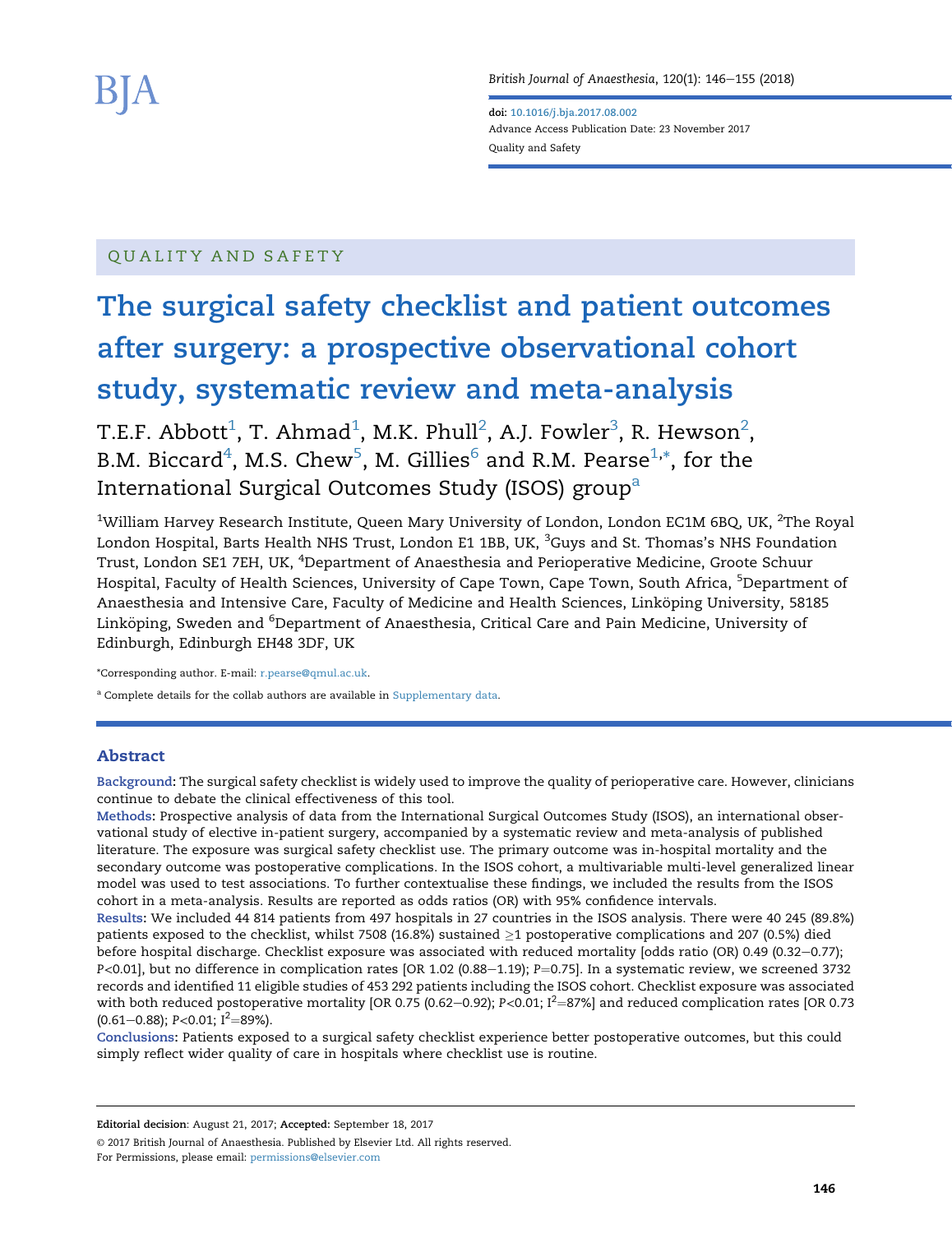Key words: cohort studies; operative/mortality; postoperative care/methods; postoperative care/statistics and numerical data; surgery; surgical procedures

#### Editor's key points

- The surgical safety checklist is being promoted as an effective tool to enhance patient safety
- This study provides outcome data from a large and diverse collection of hospitals from around the world
- Surgical safety checklist use was associated with a lower incidence of postoperative mortality, but not of postoperative complications
- A pooled analysis of previous studies found that checklist use was associated with a lower incidence of both postoperative complications and death

More than 310 million surgical procedures are carried out worldwide every year. $1$  Estimates of morbidity and mortality vary. $2-4$  $2-4$  $2-4$  However, recent data suggest that approximately 75 million patients will experience a postoperative complication, leading to two million deaths each year.<sup>[5,6](#page-8-0)</sup> An important cause of avoidable harm is healthcare acquired illness or injury. In the UK, perioperative adverse events account for one in six patient safety incidents, $^7$  and as many as half are potentially avoidable. $8$  Preventable adverse events are costly in both human and financial terms. The UK Department of Health estimates that iatrogenic harm costs the National Health Service more than £1 billion each year, $9$  and other developed countries are likely to be exposed to similar costs.

Checklists are a simple and reproducible way to standardize selected aspects of patient care. The World Health Organisation (WHO) surgical safety checklist is the most widely used surgical checklist, comprising 19 items in three domains: before induction of anaesthesia, before surgical incision, and before the patient leaves the operating theatre. Actions include checks for a variety of items including patient identity, introducing all team members, and antibiotic prophylaxis.[10](#page-8-0) Since its inception, the checklist has been adopted in >4000 hospitals worldwide, $11$  and is now considered a sur-rogate marker for quality of patient care.<sup>[12](#page-8-0)</sup> However, there is only limited evidence of any effect of checklist use on health outcomes.[12](#page-8-0) A previous meta-analysis reported insufficient high-quality evidence to draw robust conclusions, but there have been further studies since this publication. $12,13$  Meanwhile, the clinical effectiveness of the surgical safety checklist remains unclear and some clinicians object to its use. $14,15$ 

In the recent International Surgical Outcomes Study (ISOS) we collected prospective data describing surgical safety checklist use, along with patient outcomes following elective in-patient surgery in 27 countries. $6$  Given the apparent widespread and growing use of the surgical safety checklist and the need for further evidence, we performed a prospective analysis of the effects of checklist exposure on postoperative patient outcomes. To contextualise the results of this analysis and to describe the current evidence for this intervention, we included these findings in a systematic review and metaanalysis of the published literature.

## **Methods**

This was a pre-planned secondary analysis of prospectively collected data as part of ISOS. To complement this, we conducted a systematic review of the existing literature and a meta-analysis, in which we included the results of ISOS analysis.

#### ISOS analysis: design, setting, and participants

ISOS was a 7-day international cohort study, the main results of which have been reported previously. $^6$  $^6$  In the UK, the study was approved by the Yorkshire and Humber Research Ethics Committee (Reference: 13/YH/0371). In other countries, regulatory requirements varied with some requiring research ethics approval and some requiring only data governance approval. The inclusion criteria were all adult patients (age  $\geq$ 18 years) undergoing elective surgery with a planned overnight stay in hospital. Each participating country selected a single data collection week between April 2014 and August 2014. Patients undergoing emergency surgery, day-case surgery, or radiological procedures were excluded. During the 1 week study period, data were collected for consecutive patients until hospital discharge, using standardized paper case record forms. Data included baseline demographic information, details of the surgical procedure, postoperative care, and in-hospital postoperative clinical outcomes. The use of the surgical safety checklist was collected by study investigators at each site as part of the core dataset. Data were censored at 30 days following surgery for patients who remained in hospital. Data were anonymized and entered onto a purpose-built secure internet database, which included automated checks for plausibility, consistency, and completeness.

#### ISOS analysis: outcome measures

The primary outcome measure for the analysis of the ISOS cohort was in-hospital mortality. The secondary outcome measure was the presence of any postoperative in-hospital complication assessed according to predefined criteria. $6,16$  A patient with any of the following complications was deemed to have met the secondary outcome: surgical site infection, body cavity infection, pneumonia, urinary tract infection, bloodstream infection, myocardial infarction, arrhythmia, pulmonary oedema, pulmonary embolism, stroke, cardiac arrest, gastro-intestinal bleed, acute kidney injury, postoperative bleed, acute respiratory distress syndrome, anastomotic leak, or other un-categorized complications. The severity of complications was graded as mild, moderate, or severe.<sup>[16](#page-8-0)</sup>

#### ISOS analysis: statistical methods

Data were included for hospitals returning valid data for  $\geq$ 20 participants, and countries with at least 10 participating hospitals. We dichotomized the sample according to the presence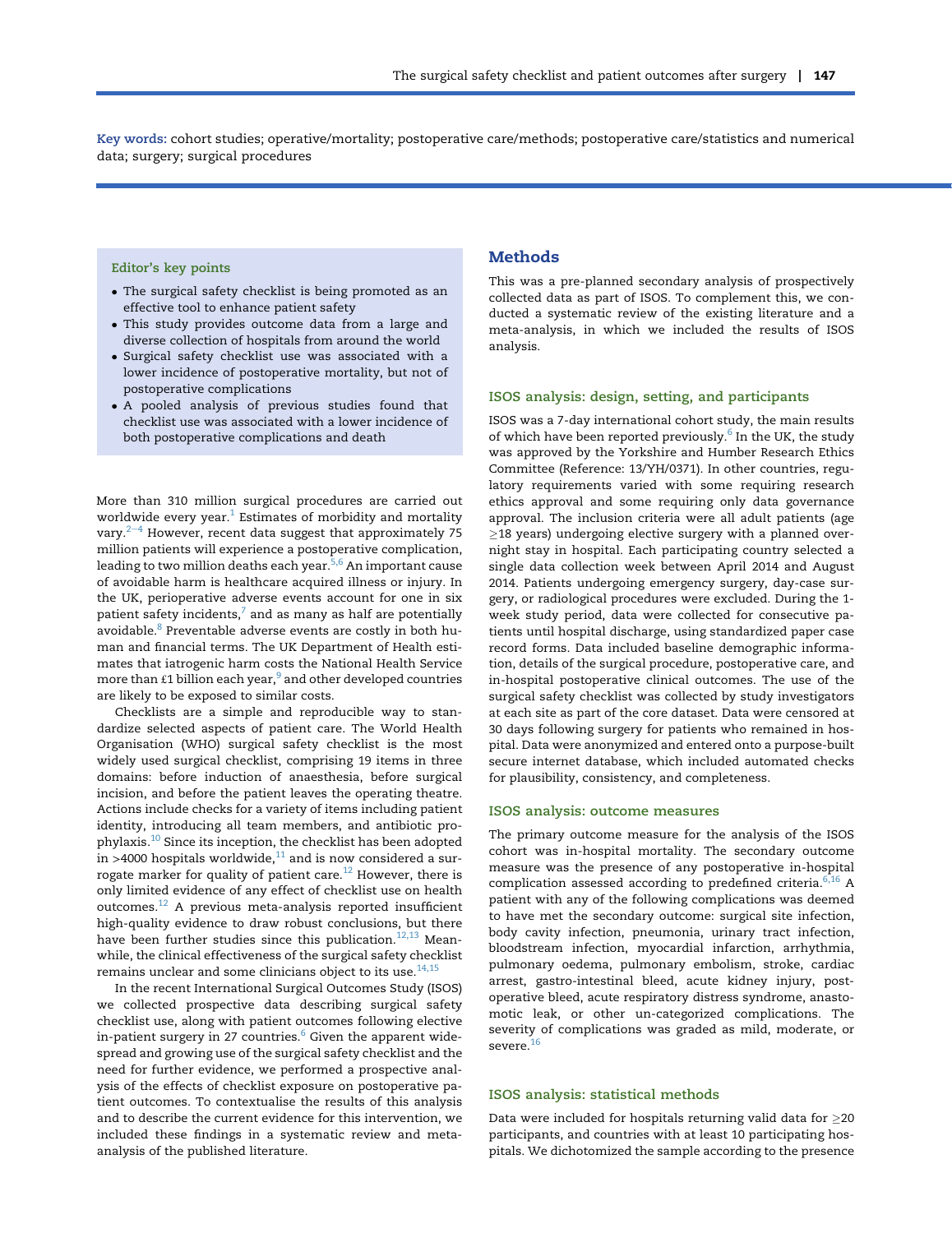<span id="page-2-0"></span>Table 1 Baseline patient characteristics of patients included in the analysis of the prospective observational cohort (International Surgical Outcomes Study). Data are presented as n (%) for categorical variables and as mean with standard deviation (SD) or median with interquartile range (IQR) for continuous variables. Univariable association with exposure to surgical safety checklist presented as odds ratios (OR) with 95% confidence interval (95% CI) and P-value. ASA, American Society of Anesthesiologists physical status score; COPD, chronic obstructive pulmonary disease

|                             | Patients n (%) | Checklist use (%) | Did not use checklist (%) | OR (95% CI)         | P-value |
|-----------------------------|----------------|-------------------|---------------------------|---------------------|---------|
|                             | $n = 44814$    | $n = 40245$       | $n = 4538$                |                     |         |
| Age, median (IQR)           | $57(43-69)$    | $57(43-69)$       | 56 $(41-68)$              | $1.04(0.87 - 1.23)$ | 0.70    |
| Male, $n$ $%$               | 20 458 (45.7)  | 18 317 (45.5)     | 2125 (46.8)               | $0.95(0.89 - 1.01)$ | 0.13    |
| Females, $n$ (%)            | 24 351 (54.3)  | 21 927 (54.5)     | 2413 (53.2)               | $1.05(0.98 - 1.13)$ | 0.13    |
| Present smoker, n (%)       | 7931 (17.8)    | 6942 (17.3)       | 965 (12.2)                | $1.04(0.89 - 1.22)$ | 0.64    |
| ASA physical status n (%)   |                |                   |                           |                     |         |
|                             | 11 227 (25.1)  | 9973 (24.8)       | 1246 (27.5)               | $0.97(0.81 - 1.16)$ | 0.72    |
| II                          | 22 265 (49.8)  | 20 300 (50.5)     | 1956 (43.2)               | $1.08(0.94 - 1.24)$ | 0.28    |
| III                         | 10 193 (22.8)  | 8991 (22.4)       | 1194 (26.4)               | $1.06(0.92 - 1.23)$ | 0.41    |
| IV                          | 1038(2.3)      | 908(2.3)          | 130 (2.9)                 | $0.90(0.66 - 1.23)$ | 0.51    |
| Grade of surgery, n (%)     |                |                   |                           |                     |         |
| Minor                       | 8411 (18.8)    | 7448 (18.5)       | 960 (21.2)                | $0.69(0.63 - 0.77)$ | < 0.01  |
| Intermediate                | 20 203 (45.1)  | 18 051 (44.9)     | 2137 (47.1)               | $0.93(0.86 - 1.01)$ | 0.11    |
| Major                       | 16 175 (36.1)  | 14 732 (36.6)     | 1438 (31.7)               | $1.54(1.39 - 1.72)$ | < 0.01  |
| Surgical specialty, n (%)   |                |                   |                           |                     |         |
| Orthopaedic                 | 9459 (21.1)    | 8683 (21.6)       | 771 (17.0)                | $1.18(1.01 - 1.39)$ | 0.04    |
| <b>Breast</b>               | 1538 (3.4)     | 1393(3.5)         | 145(3.2)                  | $0.86(0.63 - 1.18)$ | 0.34    |
| Obstetrics and gynaecology  | 5674 (12.7)    | 5123 (12.7)       | 547 (12.1)                | $0.92(0.75 - 1.12)$ | 0.40    |
| Urology and kidney          | 4871 (10.9)    | 4299 (10.7)       | 570 (12.6)                | $0.92(0.76 - 1.11)$ | 0.37    |
| Upper gastrointestinal      | 1986 (4.4)     | 1776 (4.4)        | 208(4.6)                  | $1.31(0.99 - 1.73)$ | 0.06    |
| Lower gastrointestinal      | 3073(6.9)      | 2711(6.7)         | 360(7.9)                  | $1.06(0.84 - 1.33)$ | 0.63    |
| Hepato-biliary              | 2282 (5.1)     | 1959 (4.9)        | 322(7.1)                  | $1.18(0.91 - 1.53)$ | 0.22    |
| Vascular                    | 1599 (3.6)     | 1436 (3.6)        | 161(3.6)                  | $1.17(0.85 - 1.61)$ | 0.32    |
| Head and neck               | 6510 (14.5)    | 5913 (14.7)       | 592 (13.1)                | $0.88(0.74 - 1.03)$ | 0.11    |
| Plastic or cutaneous        | 1670(3.7)      | 1386 (3.5)        | 284(6.3)                  | $1.01(0.78 - 1.31)$ | 0.94    |
| Cardiac                     | 1716 (3.8)     | 1557 (3.9)        | 159(3.5)                  | $0.54(0.39 - 0.75)$ | < 0.01  |
| Thoracic (lung and other)   | 1157(2.6)      | 1086 (2.7)        | 69 (1.5)                  | $1.44(0.95 - 2.18)$ | 0.08    |
| Other                       | 3270 (7.3)     | 2919 (7.3)        | 350(7.7)                  | $0.88(0.72 - 1.09)$ | 0.24    |
| Laparoscopic surgery, n (%) | 7087 (15.8)    | 6472 (16.1)       | 610 (13.5)                | $1.37(1.10 - 1.69)$ | < 0.01  |
| Comorbid disorder, n (%)    |                |                   |                           |                     |         |
| Coronary artery disease     | 4588 (10.3)    | 3952 (9.8)        | 632 (14.0)                | $1.17(0.94 - 1.46)$ | 0.16    |
| Heart failure               | 1882 (4.2)     | 1594 (4.0)        | 287(6.3)                  | $0.93(0.70 - 1.25)$ | 0.65    |
| Diabetes mellitus           | 5171 (11.6)    | 4596 (11.4)       | 571 (12.6)                | $0.85(0.70 - 1.03)$ | 0.10    |
| Cirrhosis                   | 342(0.8)       | 311(0.8)          | 31(0.7)                   | $1.15(0.56 - 2.37)$ | 0.70    |
| Metastatic cancer           | 1706 (3.8)     | 1547 (3.9)        | 159(3.5)                  | $0.90(0.67 - 1.21)$ | 0.48    |
| Stroke                      | 1492 (3.3)     | 1333 (3.3)        | 158 (3.5)                 | $1.00(0.72 - 1.39)$ | 0.99    |
| COPD                        | 4094 (9.2)     | 3790 (9.4)        | 303(6.7)                  | $1.07(0.85 - 1.35)$ | 0.55    |
| Other                       | 3269(7.3)      | 16 552 (41.2)     | 2042 (45.1)               | $1.00(0.87 - 1.16)$ | 0.95    |
| Had a complication          | 7508 (16.8)    | 6734 (16.7)       | 768 (16.9)                | $1.04(0.87 - 1.23)$ | 0.70    |
| In-hospital mortality       | 207(0.5)       | 163(0.4)          | 44 (1.0)                  | $0.79(0.36 - 1.73)$ | 0.55    |
|                             |                |                   |                           |                     |         |

or absence of surgical safety checklist use and presented baseline demographic and clinical characteristics. The outcomes were considered as binary categorical variables. In the primary analysis, we assessed for associations between exposure to a surgical safety checklist and postoperative mortality, compared to no exposure to a surgical safety checklist, before and after adjustment for potential confounding factors. For the adjusted analysis, we used a hierarchical two-level generalized linear model, with patients at the first level and hospitals at the second level; a three-level model with countries at the third level did not converge. We included the following pre-specified covariates to adjust for potential confounding factors: age, gender, current smoker, American Society of Anesthesiologists physical status score, grade of surgery, surgical procedure category, and presence of comorbid disease (coronary artery disease, heart failure, diabetes mellitus, chronic obstructive pulmonary disease/

asthma, cirrhosis, metastatic cancer, stroke, and other unspecified chronic disease). These covariates were selected for clinical plausibility and evidence of association with the exposure or outcomes in previous epidemiological research.<sup>[4,17](#page-8-0)-[19](#page-8-0)</sup> The results are presented as odds ratios (OR) with 95% confidence intervals (CI) and associated Wald Pvalues. The primary analysis was repeated for in-hospital complications as the secondary outcome measure, considered as a binary categorical variable using a three-level generalized linear model, with patients at the first level, hospitals at the second, and countries at the third level. Normally distributed continuous variables are presented as mean with standard deviation (SD), and non-normally distributed continuous variables are presented as median with interquartile range (IQR), and proportions are presented as n (%). We used STATA version 14 (StataCorp LP, College Station, TX, USA) for the statistical analysis.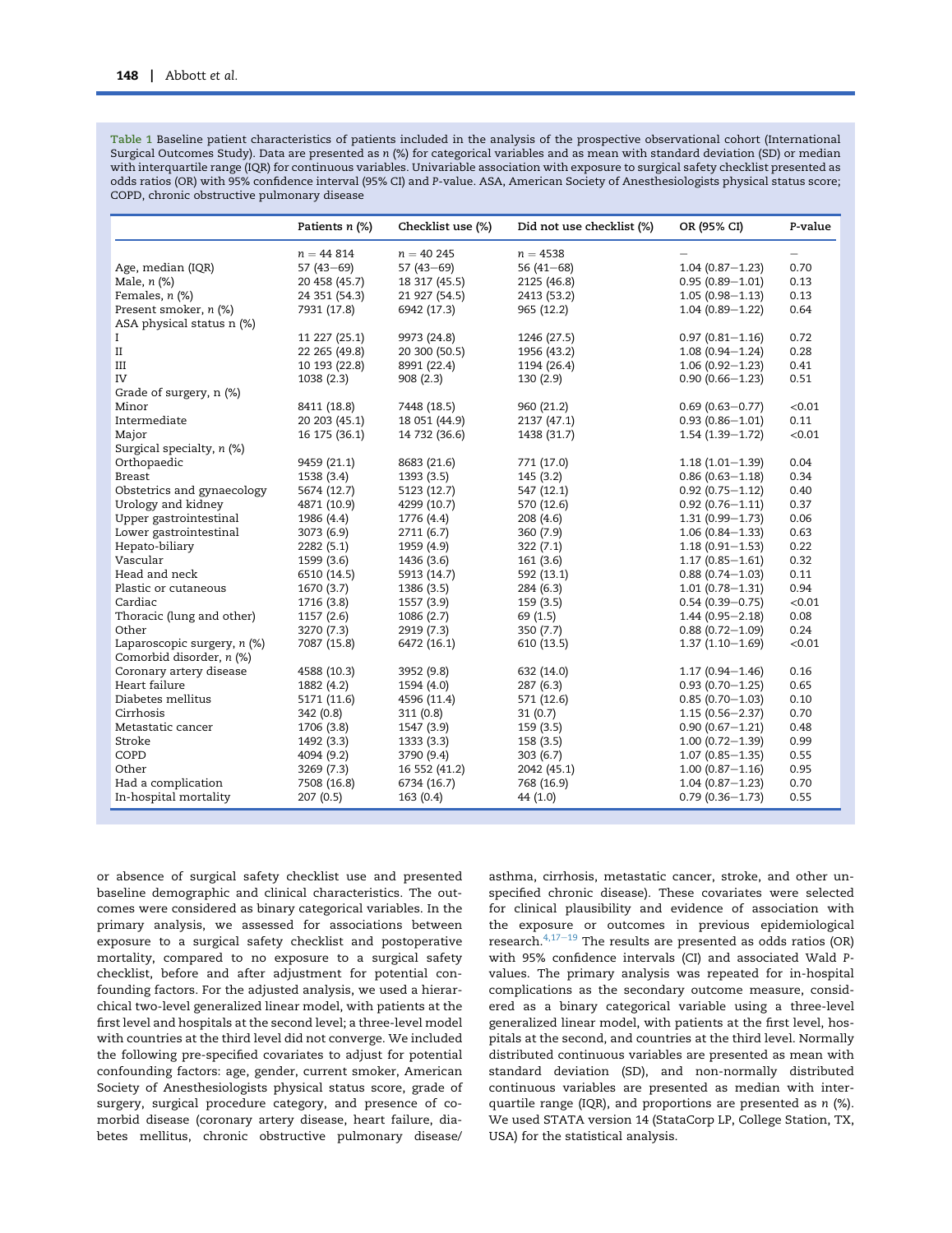<span id="page-3-0"></span>Table 2 Results of the primary and secondary analyses of the prospective International Surgical Outcomes Study (ISOS) cohort. Summary of two separate statistical models, where the dependent variables were either mortality or any postoperative complication (excluding mortality). Generalized linear models, with results presented as odds ratios with 95% confidence intervals and P-values. All variables were binary categorical unless otherwise stated, where exposure to a variable was compared to non-exposure. ASA physical status and grade of surgery categorical variables where the reference was the average effect across the whole cohort. ASA, American Society of Anesthesiologists; COPD, chronic obstructive pulmonary disease

|                               | Any complication    | P-value | Mortality            | P-value |
|-------------------------------|---------------------|---------|----------------------|---------|
| Age (yr)                      | $1.01(1.00 - 1.01)$ | < 0.01  | $1.03(1.02 - 1.04)$  | < 0.01  |
| Male                          | $1.05(1.02 - 1.08)$ | < 0.01  | $1.03(0.89 - 1.21)$  | 0.67    |
| Female                        | $0.95(0.93 - 0.98)$ | < 0.01  | $0.97(0.83 - 1.13)$  | 0.67    |
| Present smoker                | $0.99(0.92 - 1.07)$ | 0.84    | $1.61(1.12 - 2.31)$  | 0.01    |
| ASA physical status           |                     |         |                      |         |
| Ι.                            | $0.54(0.49 - 0.58)$ | < 0.01  | $0.09(0.02 - 0.39)$  | < 0.01  |
| $\mathbf{I}$                  | $0.71(0.67 - 0.75)$ | < 0.01  | $0.69(0.39 - 1.22)$  | 0.20    |
| III                           | $1.21(1.14 - 1.29)$ | < 0.01  | $2.20(1.29 - 3.76)$  | < 0.01  |
| IV                            | $2.17(1.92 - 2.46)$ | < 0.01  | $7.54(4.18 - 13.63)$ | < 0.01  |
| Grade of surgery              |                     |         |                      |         |
| Minor                         | $0.52(0.49 - 0.56)$ | < 0.01  | $0.63(0.43 - 0.93)$  | 0.02    |
| Intermediate                  | $0.91(0.87 - 0.96)$ | < 0.01  | $0.92(0.71 - 1.21)$  | 0.55    |
| Major                         | $2.10(2.00 - 2.20)$ | < 0.01  | $1.72(1.34 - 2.22)$  | < 0.01  |
| Surgical specialty            |                     |         |                      |         |
| Orthopaedic                   | $0.89(0.83 - 0.96)$ | < 0.01  | $0.64$ (0.41-0.98)   | 0.04    |
| <b>Breast</b>                 | $0.59(0.49 - 0.70)$ | < 0.01  | $0.65(0.17 - 2.42)$  | 0.52    |
| Obstetrics and gynaecology    | $0.77$ (0.69-0.85)  | < 0.01  | $0.80(0.36 - 1.76)$  | 0.57    |
| Urology and kidney            | $0.83(0.76 - 0.91)$ | < 0.01  | $0.48(0.26 - 0.89)$  | 0.02    |
| <b>Upper Gastrointestinal</b> | $1.37(1.23 - 1.53)$ | < 0.01  | $2.79(1.85 - 4.22)$  | < 0.01  |
| Lower gastrointestinal        | $1.48(1.34 - 1.62)$ | < 0.01  | $1.90(1.27 - 2.84)$  | < 0.01  |
| Hepatobiliary                 | $0.97(0.86 - 1.10)$ | 0.67    | $1.61(0.93 - 2.78)$  | 0.09    |
| Vascular                      | $1.05(0.93 - 1.19)$ | 0.42    | $0.96(0.56 - 1.64)$  | 0.87    |
| Head and neck                 | $0.67$ (0.62-0.74)  | < 0.01  | $0.63(0.36 - 1.11)$  | 0.11    |
| Plastic or cutaneous          | $1.01(0.88 - 1.17)$ | 0.85    | $0.94(0.39 - 2.23)$  | 0.88    |
| Cardiac                       | $2.49(2.20 - 2.80)$ | < 0.01  | $1.47(0.95 - 2.28)$  | 0.09    |
| Thoracic (lung and other)     | $1.25(1.08 - 1.45)$ | < 0.01  | $1.19(0.63 - 2.26)$  | 0.59    |
| Other                         | $0.68(0.60 - 0.77)$ | < 0.01  | $0.76(0.37 - 1.58)$  | 0.46    |
| Comorbid disorder             |                     |         |                      |         |
| Coronary artery disease       | $1.04(0.95 - 1.13)$ | 0.44    | $0.99(0.70 - 1.40)$  | 0.96    |
| Heart failure                 | $1.28(1.13 - 1.44)$ | < 0.01  | $1.59(1.08 - 2.32)$  | 0.02    |
| Diabetes mellitus             | $1.10(1.01 - 1.19)$ | 0.02    | $1.24(0.89 - 1.73)$  | 0.20    |
| Cirrhosis                     | $1.45(1.11 - 1.88)$ | < 0.01  | $2.77(1.34 - 5.72)$  | < 0.01  |
| Metastatic cancer             | $1.45(1.28 - 1.64)$ | < 0.01  | $3.41(2.25 - 5.19)$  | < 0.01  |
| Stroke                        | $1.16(1.01 - 1.32)$ | 0.03    | $2.79(1.88 - 4.14)$  | < 0.01  |
| COPD                          | $1.13(1.04 - 1.24)$ | < 0.01  | $1.13(0.78 - 1.64)$  | 0.52    |
| Other                         | $1.23(1.15 - 1.31)$ | < 0.01  | $1.47(1.07 - 2.01)$  | 0.02    |
| Exposure to checklist         | $1.02(0.88 - 1.19)$ | 0.75    | $0.49(0.32 - 0.77)$  | < 0.01  |

#### ISOS analysis: sensitivity analyses

We were interested to assess whether countries with high checklist usage, as a proportion of the total number of patients (i.e. checklist compliance), were more likely to have lower risk of in-hospital mortality or postoperative complications. We calculated checklist compliance by country as the proportion of patients in each country that were exposed to the checklist. We ranked countries by compliance and divided the sample into four similarly sized quartiles, with quartile one representing lowest compliance and quartile four representing highest compliance. We repeated the primary analysis using quartiles of checklist compliance as the exposure of interest, using a deviation contrast where the mean compliance for the whole cohort was treated as the reference category. Secondly, to identify whether a relationship between checklist use and postoperative complications or mortality differed according to income status of the country of origin, we stratified the sample by country income status (high income or low and middle income), according to the World Bank definition and repeated the analysis. $20$ 

#### Evidence synthesis: systematic review and metaanalysis

We undertook a systematic review and meta-analysis of the published literature describing the effects of surgical safety checklist use on patient outcomes, including the results of the ISOS study. We prospectively registered the systematic review with PROSPERO (2016:CRD42016039878). The primary outcome was mortality, which we expected to be the most frequently reported outcome measure. The secondary outcome was postoperative complications. Definitions of complications for included studies are presented in Supplementary Table 1. We searched MEDLINE, The Cochrane Library, EMBASE, and CINAHL for the years 2009-2017 using Healthcare Database Advanced Search (hdas.nice.org.uk). We scanned the bibliographies of included studies and consulted experts to identify studies that were missed by the search. Full details of the search strategy are provided in Supplementary Table 2. We extracted records to Mendeley (London, UK) to sort and remove duplicates. Two investigators (M.P. and A.F.) independently reviewed each record by title and abstract. Papers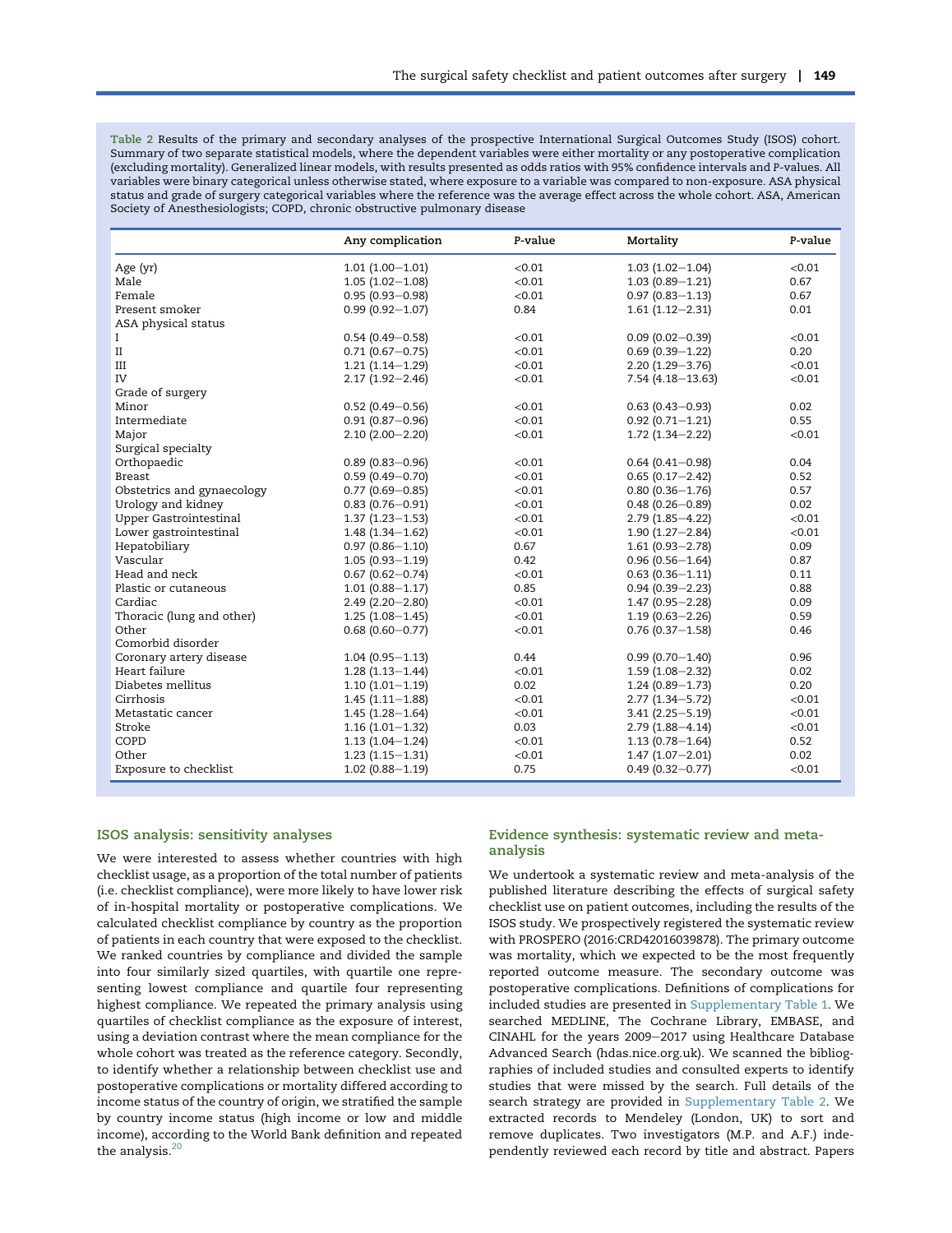<span id="page-4-0"></span>Table 3 Compliance with surgical safety checklist by country and postoperative outcomes. Summary of two separate statistical models, where the dependent variables were either mortality or any postoperative complication (excluding mortality). Generalized linear models, with results presented as odds ratios with 95% confidence intervals and P-values. All variables were binary categorical unless otherwise stated, where exposure to the variable was compared to non-exposure. Checklist compliance, ASA score and grade of surgery categorical variables where the reference was the average effect across the whole cohort. ASA, American Society of Anesthesiologists; COPD, chronic obstructive pulmonary disease

|                            | Any complication    | P-value | Mortality               | P-value   |
|----------------------------|---------------------|---------|-------------------------|-----------|
| Age (yr)                   | $1.01(1.00 - 1.01)$ | < 0.01  | $1.03(1.02 - 1.05)$     | < 0.01    |
| Male                       | $1.05(1.02 - 1.08)$ | < 0.01  | $1.05(0.90 - 1.22)$     | 0.58      |
| Female                     | $0.95(0.93 - 0.98)$ | < 0.01  | $0.96(0.82 - 1.12)$     | 0.58      |
| Present smoker             | $0.99(0.92 - 1.07)$ | 0.84    | $1.58(1.10 - 2.27)$     | 0.01      |
| ASA physical status        |                     |         |                         |           |
| I                          | $0.54(0.49 - 0.58)$ | < 0.01  | $0.09(0.02 - 0.40)$     | < 0.01    |
| $\rm II$                   | $0.71(0.67 - 0.75)$ | < 0.01  | $0.72$ (0.41-1.26)      | 0.25      |
| Ш                          | $1.21(1.14 - 1.29)$ | < 0.01  | $2.21(1.29 - 3.78)$     | ${<}0.01$ |
| IV                         | $2.17(1.92 - 2.46)$ | < 0.01  | $7.02$ (3.87 $-12.74$ ) | < 0.01    |
| Grade of surgery           |                     |         |                         |           |
| Minor                      | $0.52(0.49 - 0.56)$ | < 0.01  | $0.64(0.43 - 0.94)$     | 0.02      |
| Intermediate               | $0.91(0.87 - 0.96)$ | < 0.01  | $0.91(0.70 - 1.19)$     | 0.5       |
| Major                      | $2.10(2.00 - 2.20)$ | < 0.01  | $1.72(1.33 - 2.22)$     | < 0.01    |
| Surgical specialty         |                     |         |                         |           |
| Orthopaedic                | $0.89(0.83 - 0.96)$ | < 0.01  | $0.65(0.42 - 0.99)$     | 0.05      |
| Breast                     | $0.59(0.49 - 0.70)$ | < 0.01  | $0.64(0.17 - 2.40)$     | 0.51      |
| Obstetrics and gynaecology | $0.77(0.69 - 0.85)$ | < 0.01  | $0.83(0.37 - 1.84)$     | 0.65      |
| Urology and kidney         | $0.83(0.76 - 0.91)$ | < 0.01  | $0.49(0.26 - 0.91)$     | 0.02      |
| Upper gastrointestinal     | $1.37(1.23 - 1.53)$ | < 0.01  | $2.69(1.78 - 4.08)$     | < 0.01    |
| Lower gastrointestinal     | $1.48(1.35 - 1.62)$ | < 0.01  | $1.89(1.26 - 2.83)$     | < 0.01    |
| Hepatobiliary              | $0.98(0.86 - 1.10)$ | 0.69    | $1.49(0.86 - 2.58)$     | 0.16      |
| Vascular                   | $1.05(0.93 - 1.19)$ | 0.45    | $0.97(0.57 - 1.66)$     | 0.92      |
| Head and neck              | $0.67$ (0.62-0.73)  | < 0.01  | $0.62$ (0.35 $-1.10$ )  | 0.11      |
| Plastic or cutaneous       | $1.01(0.88 - 1.17)$ | 0.88    | $0.95(0.40 - 2.26)$     | 0.91      |
| Cardiac                    | $2.49(2.20 - 2.81)$ | < 0.01  | $1.60(1.03 - 2.49)$     | 0.04      |
| Thoracic (lung and other)  | $1.25(1.08 - 1.45)$ | < 0.01  | $1.15(0.61 - 2.19)$     | 0.66      |
| Other                      | $0.68(0.60 - 0.77)$ | < 0.01  | $0.74(0.36 - 1.54)$     | 0.43      |
| Comorbid disorder          |                     |         |                         |           |
| Coronary artery disease    | $1.03(0.94 - 0.13)$ | 0.48    | $0.98(0.69 - 1.39)$     | 0.91      |
| Heart failure              | $1.27(1.13 - 1.44)$ | < 0.01  | $1.47(1.00 - 2.16)$     | 0.05      |
| Diabetes mellitus          | $1.10(1.01 - 1.19)$ | 0.03    | $1.26(0.90 - 1.75)$     | 0.18      |
| Cirrhosis                  | $1.45(1.11 - 1.88)$ | < 0.01  | $2.72(1.31 - 5.63)$     | < 0.01    |
| Metastatic cancer          | $1.45(1.28 - 1.64)$ | < 0.01  | $3.41(2.24 - 5.19)$     | < 0.01    |
| Stroke                     | $1.15(1.01 - 1.32)$ | 0.03    | $2.80(1.88 - 4.16)$     | < 0.01    |
| COPD                       | $1.13(1.04 - 1.24)$ | < 0.01  | $1.18(0.81 - 1.72)$     | 0.38      |
| Other                      | $1.22(1.15 - 1.31)$ | < 0.01  | $1.42(1.03 - 1.94)$     | 0.03      |
| Checklist compliance       |                     |         |                         |           |
| Quartile 1 (low)           | $1.07(0.94 - 1.23)$ | 0.32    | $1.80(1.34 - 2.41)$     | < 0.01    |
| Quartile 2 (medium)        | $1.17(1.00 - 1.36)$ | 0.04    | $1.02(0.73 - 1.41)$     | 0.93      |
| Quartile 3 (high)          | $0.87(0.75 - 1.02)$ | 0.09    | $0.90(0.61 - 1.32)$     | 0.58      |
| Quartile 4 (very high)     | $0.92$ (0.81-1.03)  | 0.15    | $0.61(0.45 - 0.83)$     | < 0.01    |

identified as potentially relevant were reviewed in full. Papers were selected for inclusion if they described the use of the WHO surgical safety checklist in adult patients (>18 years) undergoing surgery, and reported either complications or mortality as postoperative outcomes. We did not include studies where the surgical safety checklist was tested with another intervention or where the checklist was modified. $21$ Differences in opinion were resolved through discussion and referred to a third investigator (M.G.). Data were extracted from the selected papers by two independent investigators (M.P. and A.F.) to a pre-formatted Excel worksheet (Microsoft, Redmond, WA, USA). The meta-analysis was conducted using Review Manager Version 5.3 (Cochrane Collaboration, Copenhagen, Denmark). Risk of bias was assessed using the Cochrane tool for randomized controlled trials, the National Institutes of Health 'quality assessment of before-and-after studies' tool for before and after studies, and the Newcastle

Ottawa Scale for other non-randomized studies.  $22-24$  $22-24$  $22-24$  Between study heterogeneity was assessed with  $\chi^2$  test and I<sup>2</sup> test using P<0.1 as the pre-defined threshold for statistical significance. A random effects model was used for all analyses. Results are presented as OR with 95% CI, associated P-values, and forest plots.

### Results

#### Surgical safety checklist use in the ISOS cohort

We included 44 814 ISOS participants from 497 hospitals in 27 countries in this analysis (Supplementary Fig. 1). Eight countries, with 134 participating hospitals, were classed as low- or middle-income nations.[20](#page-8-0) Participating hospitals had a median of 550 (329-850) beds and 21 (10-38) critical care unit beds. Some 40 245/44 814 (89.8%) patients were exposed to the surgical safety checklist, 7508/44 814 (16.8%) sustained at least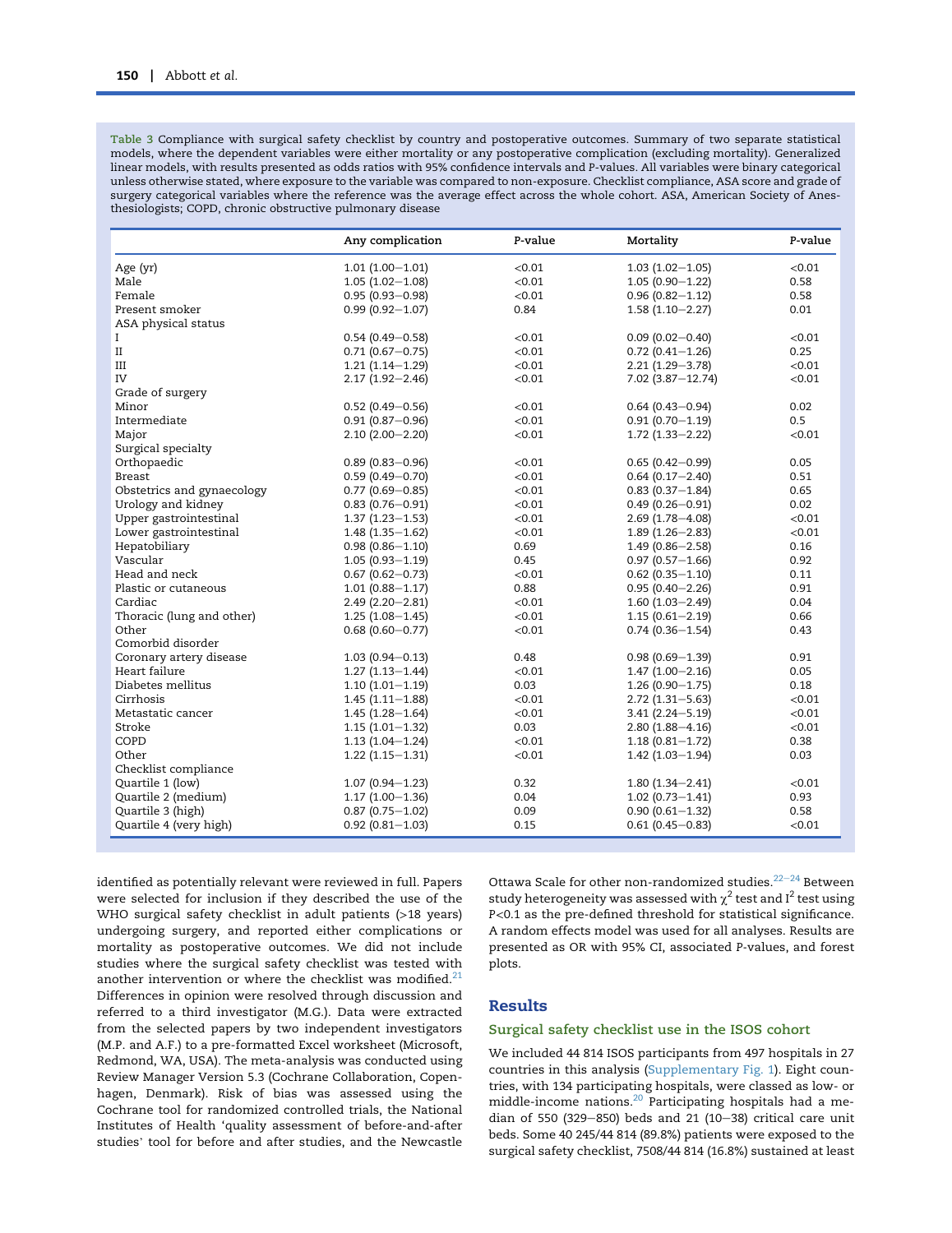one postoperative complication, and 207/44 814 (0.5%) died before hospital discharge [\(Table 1\)](#page-2-0). The results of regression models for surgical safety checklist exposure against postoperative mortality or complications in the ISOS cohort are shown in [Table 2.](#page-3-0) In the unadjusted analysis, exposure to the surgical safety checklist was associated with a reduction in mortality [OR 0.42 (0.33-0.58); P<0.01], which remained statistically significant after adjustment for confounding factors [OR 0.49 (0.32 $-$ 0.77); P<0.01]. Exposure to the checklist was not associated with a reduction in the incidence of postoperative complications in either the unadjusted  $[OR 0.99 (0.91-1.07);$ P=0.74] or the adjusted analyses [OR 1.02 (0.88-1.19); P=0.75].

#### Sensitivity analyses of the ISOS cohort

When countries were ranked by compliance with the checklist, the mean compliance in the lowest and highest quartiles were 62.5% and 98.7%, respectively (Supplementary Table 3). Low checklist use at a national level (quartile 1) was associated with increased mortality [OR 1.80 (1.34-2.41);  $P<0.01$ ] and high checklist use at a national level (quartile 4) was associated with reduced mortality [OR 0.61 (0.45-0.83);  $P < 0.01$ ] [\(Table 3\)](#page-4-0), with the whole cohort as the reference category. National rates of checklist use (quartile 1 and quartile 4) were not associated with any effects on postoperative complication rates. When we stratified the sample by income status of the participating country and repeated the primary analysis, the findings remained similar (Supplementary Tables 4 and 5). To further explore the absence of association between checklist use and reduced incidence of postoperative complications, we conducted a post hoc sensitivity analysis to see if checklist use was associated with reductions in the incidences of specific severities of complications (either mild or moderate or severe). However, we did not identify any such associations (Supplementary Table 6).

#### Systematic review and meta-analysis

Searches identified 3732 records. After removal of duplicates, 3554 abstracts were screened, 41 full-texts were reviewed, and 11 studies (including ISOS) were selected for inclusion (Supplementary Fig. 2). Five studies included in previous systematic reviews were excluded because they did not meet our inclusion criteria. $12,13$  A summary of the articles included is provided in Table 4. A total of 419 799 patients were included in the meta-analysis for mortality. Some 2624/230 929 (1.1%) of patients exposed to the checklist died, compared to 2466/188 870 (1.3%) not exposed to the checklist. In the random effects meta-analysis, checklist exposure was associated with reduced mortality [OR 0.75 (0.62–0.92); P<0.01; I<sup>2</sup>=87%] [\(Fig. 1](#page-6-0)).<br>The definition of mortality was 'in-hospital' in two studies, inhospital restricted to 30 days in five studies, and in-hospital restricted to 60 days in one study. In contrast, 12 054/161 858 (7.4%) of patients exposed to the checklist developed postoperative complications, compared to 6043/123 329 (4.9%) of patients not exposed to the checklist. In the random effects meta-analysis, checklist exposure was associated with a reduced incidence of postoperative complications [OR 0.73 (0.61–0.88); P<0.01;  $I^2$ =89%] ([Fig. 2](#page-6-0)). The meta-analysis is weighted according to effect size and the two biggest studies, which account for 38.2% of patients showed no difference in complication rates between exposed and unexposed patients.

The risk of bias was low in all included studies (Supplementary Table 7) and visual assessment of funnel plots

| Study ref                       | In prior review? | Multicentre | Study design         | Population                    | Patients, n                                           |                                       | Outcomes |                         |
|---------------------------------|------------------|-------------|----------------------|-------------------------------|-------------------------------------------------------|---------------------------------------|----------|-------------------------|
|                                 |                  |             |                      |                               | No checklist                                          | Checklist                             |          | Mortality Complications |
| Askarian et al. <sup>38</sup>   |                  |             | Before/after         |                               |                                                       | 50                                    |          |                         |
| Bliss et al. <sup>39</sup>      |                  |             | Case/control         | GIS/amputations               |                                                       | უ                                     |          |                         |
| Haynes et al. <sup>40</sup>     |                  |             | Before/after         | <b>SCN</b>                    | 2079<br>3733 785<br>3733 781<br>400 900<br>273 900 91 | 3955                                  |          |                         |
| Jammer et al. <sup>14</sup>     |                  |             | Prospective cohort   | <b>NCS</b>                    |                                                       |                                       |          |                         |
| Lacassie et al. <sup>30</sup>   |                  |             | Retrospective cohort | Any surgery                   |                                                       |                                       |          |                         |
| Lepanluoma et al. <sup>41</sup> |                  |             | Retrospective cohort | Neurosurgery                  |                                                       | 31 038<br>29 853<br>27 53 84<br>64 94 |          |                         |
| ubbeke et al. <sup>42</sup>     |                  |             | Before/after         | GS, US, day surgery, elective |                                                       |                                       |          |                         |
| Mayer et al. <sup>43</sup>      |                  |             | .ongitudinal         | GS, US, OS                    |                                                       |                                       |          |                         |
| Trbach et al. <sup>34</sup>     |                  |             | Before/after         | Any procedure                 | 109341                                                | 106370                                |          |                         |
| van Klei et al. <sup>44</sup>   |                  |             | Retrospective cohort | Non-day case surgery          | 14 362                                                | 11 151                                |          |                         |
| Group                           |                  |             | Prospective cohort   | Inpatient, elective surgery   | 4538                                                  | 10245                                 |          |                         |

Table 4 Characteristics of studies included in the systematic review and meta-analysis. GIS, gastrointestinal surgery; GS, general surgery; NCS, non-cardiac surgery; OS, orthopaedic

Table 4 Characteristics of studies included in the systematic review and meta-analysis. GIS, gastrointestinal surgery, GS, general surgery, NGS, non-cardiac surgery, OS, orthopaedic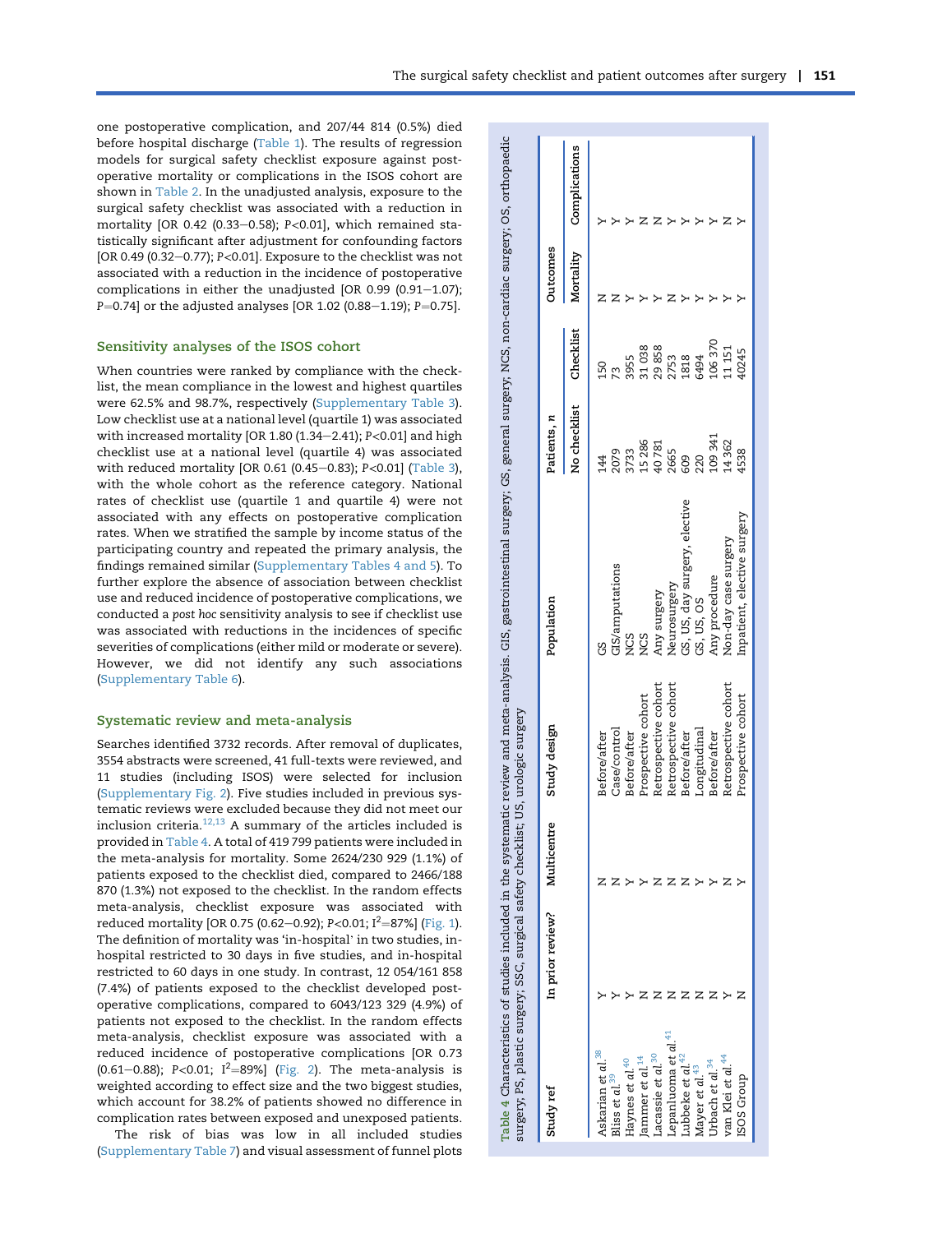<span id="page-6-0"></span>

|                                                                                                       | <b>Exposed to checklist</b> | <b>Total</b> | Not exposed to checklist |               |       | Odds ratio                       | Odds ratio                                                 |
|-------------------------------------------------------------------------------------------------------|-----------------------------|--------------|--------------------------|---------------|-------|----------------------------------|------------------------------------------------------------|
| Study or subgroup                                                                                     | Events                      |              | Events                   |               |       | Total Weight M-H, Random, 95% CI | M-H, Random, 95% CI                                        |
| Mayer 2016                                                                                            | 56                          | 6494         | 3                        | 220           | 2.5%  | 0.63(0.20, 2.03)                 |                                                            |
| Lubbeke 2013                                                                                          | 108                         | 1818         | 26                       | 609           | 9.6%  | 1.42(0.91, 2.20)                 |                                                            |
| Haynes 2009                                                                                           | 32                          | 3955         | 56                       | 3733          | 9.6%  | 0.54(0.35, 0.83)                 | ––                                                         |
| International surgical outcomes study                                                                 | 163                         | 40245        | 44                       | 4538          | 11.9% | 0.42(0.30, 0.58)                 | — <del>—</del>                                             |
| Lacassie 2016                                                                                         | 186                         | 29858        | 333                      | 40781         | 15.7% | 0.76(0.64, 0.91)                 |                                                            |
| van Klei 2012                                                                                         | 318                         | 11151        | 450                      | 14362         | 16.4% | 0.91(0.78, 1.05)                 |                                                            |
| Urbach 2014                                                                                           | 702                         | 106370       | 765                      | 109341        | 17.2% | 0.94(0.85, 1.04)                 |                                                            |
| Jammer 2015                                                                                           | 1059                        | 31038        | 789                      | 15286         | 17.3% | 0.65(0.59, 0.71)                 |                                                            |
| <b>Total (95% CI)</b>                                                                                 |                             | 230929       |                          | 188870 100.0% |       | 0.75(0.62, 0.92)                 |                                                            |
| Total events                                                                                          | 2624                        |              | 2466                     |               |       |                                  |                                                            |
| Heterogeneity: Tau <sup>2</sup> = 0.06; Chi <sup>2</sup> = 55.70, df = 7 ( $P$ < 0.00001); $P = 87\%$ |                             |              |                          |               |       |                                  |                                                            |
| Test for overall effect: $Z = 2.83$ ( $P = 0.005$ )                                                   |                             |              |                          |               |       |                                  | 0.01<br>100<br>n 1<br>Favours exposure Favours no exposure |

Fig 1. Forest plot for meta-analysis of exposure to surgical safety checklist and relative risk of postoperative mortality.

|                                                                                                       | <b>Exposed to checklist</b> |              | Not exposed to checklist |        |        | Odds ratio                 | Odds ratio                                             |
|-------------------------------------------------------------------------------------------------------|-----------------------------|--------------|--------------------------|--------|--------|----------------------------|--------------------------------------------------------|
| Study or subgroup                                                                                     | Events                      | <b>Total</b> | Events                   | Total  |        | Weight M-H, Random, 95% Cl | M-H, Random, 95% CI                                    |
| <b>Bliss 2012</b>                                                                                     | 6                           | 73           | 491                      | 2079   | 3.9%   | 0.29(0.12, 0.67)           | _____                                                  |
| Askarian 2011                                                                                         | 15                          | 150          | 33                       | 144    | 5.6%   | 0.37(0.19, 0.72)           |                                                        |
| Mayer 2016                                                                                            | 724                         | 6494         | 37                       | 220    | 11.2%  | 0.62(0.43, 0.89)           | —                                                      |
| Lubbeke 2013                                                                                          | 109                         | 1818         | 45                       | 609    | 11.2%  | 0.80(0.56, 1.15)           | -                                                      |
| Lepanluoma 2015                                                                                       | 72                          | 2753         | 103                      | 2665   | 12.8%  | 0.67(0.49, 0.91)           | —                                                      |
| Havnes 2009                                                                                           | 277                         | 3955         | 411                      | 3733   | 17.1%  | 0.61(0.52, 0.71)           | ÷                                                      |
| International surgical outcomes study                                                                 | 6734                        | 40245        | 768                      | 4538   | 18.8%  | 0.99(0.91, 1.07)           |                                                        |
| Urbach 2014                                                                                           | 4117                        | 106370       | 4155                     | 109341 | 19.4%  | 1.02 (0.98, 1.07)          |                                                        |
| <b>Total (95% CI)</b>                                                                                 |                             | 161858       |                          | 123329 | 100.0% | 0.73(0.61, 0.88)           |                                                        |
| Total events                                                                                          | 12054                       |              | 6043                     |        |        |                            |                                                        |
| Heterogeneity: Tau <sup>2</sup> = 0.05; Chi <sup>2</sup> = 66.45, df = 7 ( $P$ < 0.00001); $P = 89\%$ |                             |              |                          |        |        |                            |                                                        |
| Test for overall effect: $Z = 3.36$ ( $P = 0.0008$ )                                                  |                             |              |                          |        |        |                            | 0.01<br>100<br>Favours no exposure<br>Favours exposure |

Fig 2. Forest plot for meta-analysis of exposure to surgical safety checklist and relative risk of postoperative complications.

demonstrated no evidence of publication bias. Compliance with checklist use was variable across studies with no pattern of changing use over time (Supplementary Table 8). To account for the possibility that some studies in the meta-analysis included patients exposed to a modified checklist, we repeated the meta-analysis including five studies of modified surgical safety checklists that were excluded from the primary meta-analysis. $25-29$  $25-29$  $25-29$  Our findings remained similar for both mortality [OR 0.77 (0.64–0.91]; P<0.01; I<sup>2</sup>=83%] and complications [OR 0.71 (0.60–0.84); P<0.01, I<sup>2</sup>=92%].

## Discussion

The principal finding of this research was that patients exposed to a surgical safety checklist had a lower incidence of postoperative complications and death when compared to patients who were not exposed to a checklist. These findings may reflect a higher quality of care in hospitals where checklist use is routine. While the data included in the metaanalyses are primarily observational, this study adds to the overall understanding of the surgical safety checklist, indicating that checklists are widely used internationally, but that in most healthcare settings it is not possible to randomly assign patients to checklist use because of existing widespread implementation. Therefore, in the absence of data from randomized trials, our analyses may represent the highest currently attainable level of evidence describing the effects of surgical safety checklist use. Future randomized trials may not be possible, but further research should be standardized for individual compliance with the checklist. The findings of the ISOS analysis, where checklist exposure was associated with reduced mortality but not complications, contrasted with the results of the meta-analysis. This is counterintuitive, but not uncommon among meta-analyses, where the results of an individual study may contrast with the overall weighted effect. The results of this meta-analysis suggest that across a range of studies at many hospitals, checklist use is associated with fewer postoperative complications and deaths. However, it is unlikely that it will ever be possible to prove the causality of improved patient outcomes associated with checklist use.

Previous studies in mostly high-income countries have demonstrated associations between checklist use and reduced morbidity and mortality. The European Surgical Outcomes Study, conducted in 426 European hospitals, suggested that checklist exposure was associated with a 19% reduction in the relative risk of in-hospital mortality, while a single centre retrospective cohort study in Chile identified a 27% reduction in mortality.<sup>[14,30](#page-8-0)</sup> However, there is less evidence to support checklist use in low or middle-income countries.<sup>[28](#page-8-0)</sup> Our analysis of the ISOS is the largest study of which we are aware, to include data from both low-, middle-/high-income countries. Our results are therefore more widely generalizable and indicate a need for research and quality improvement to ensure safe and effective patient care in low- and middle-income countries. Examples may include rapid response systems and early warning scores.  $31-33$  $31-33$  $31-33$  The largest study to evaluate the surgical safety checklist to date was a cohort study of an implementation project performed in acute care hospitals in Canada. $34$  In contrast to our results, the authors did not identify any benefit associated with checklist use, when comparing the 3 months before and after implementation in >200 000 patients. This may be attributable in part to preexisting high-quality care at these hospitals. We included this study in our meta-analysis, which may explain, in part,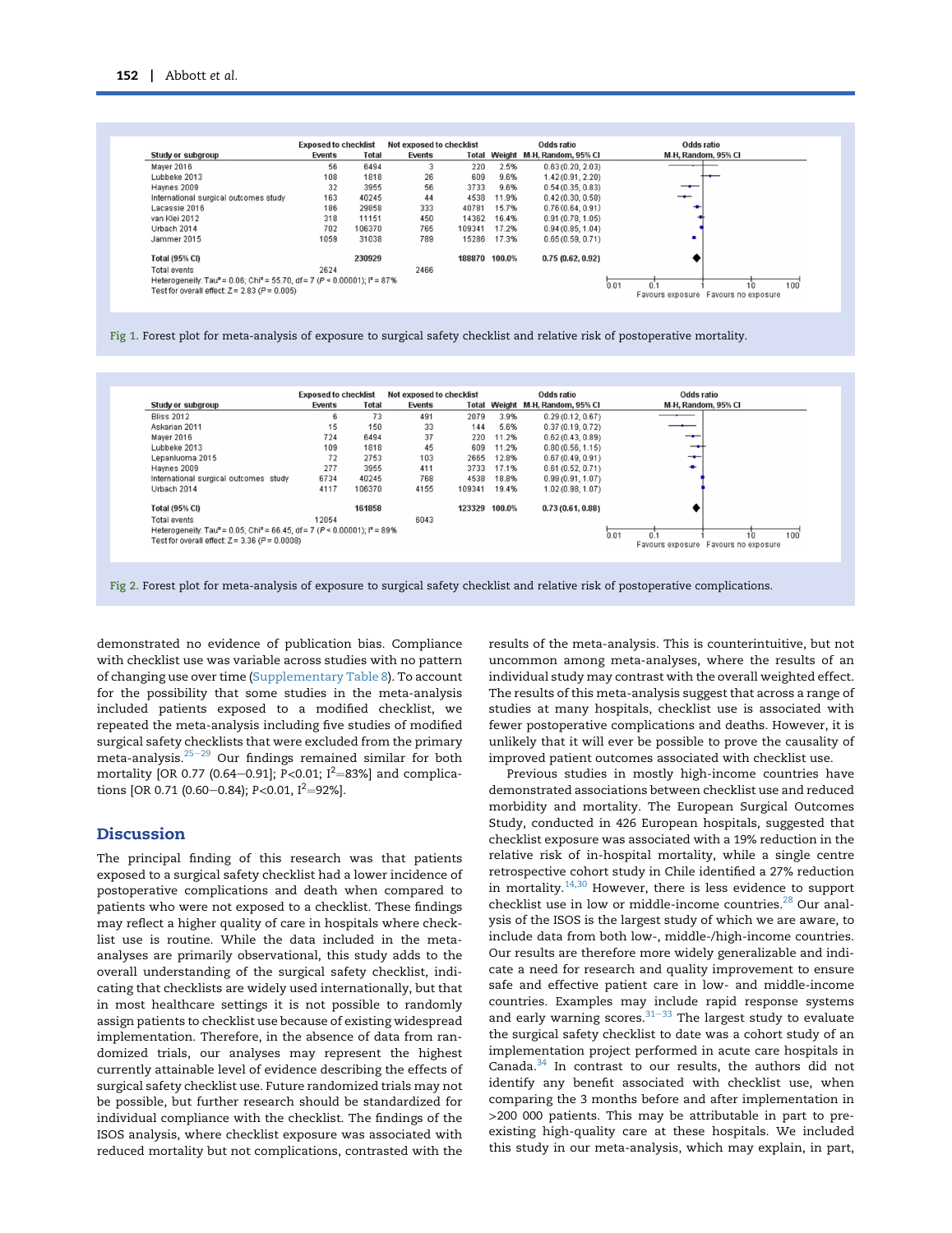<span id="page-7-0"></span>the smaller effect estimates than observed in a previous sys-tematic review.<sup>[12](#page-8-0)</sup> Similarly, the findings of the ISOS analysis contrast with the results of our meta-analysis, which identified a reduction in postoperative complications associated with checklist exposure. This might be explained by the high compliance with checklist use in the ISOS cohort (nine out of 10 patients), making it harder to detect a difference in outcomes between exposed and non-exposed patients. Alternatively, it may be attributable to bias or heterogeneity between studies included in the meta-analysis (Supplementary Table 6).

This work has several strengths. This was a prospective analysis of the ISOS cohort and a prospective meta-analysis. ISOS is one of the largest prospective international cohort studies of surgical outcomes conducted to date, and in contrast to many other studies, includes data from low-, middle-, and high-income countries.<sup>[6](#page-8-0)</sup> Because of the large number of patients enrolled, we were able to adjust the analysis for a variety of potential confounding factors. However, as with any epidemiological study, we must acknowledge the potential influence of unmeasured confounding. The metaanalysis included more than 10 times as many patients as the previous largest evidence synthesis, and the risk of bias was lower than in previous work.<sup>[12,13](#page-8-0)</sup> Our study also has several weaknesses. The ISOS investigators hoped to include a mix of hospitals from each country. However, it is impossible to say whether the results are representative of practice in any one country. This is particularly pertinent to low- and middleincome countries, where there was a bias towards university hospitals and away from smaller district hospitals. In general, we would expect hospitals that participate in research to offer a better standard of care, since research active hospitals tend to have superior clinical outcomes.<sup>35</sup> There is likely to be heterogeneity of surgical and perioperative care and administrative procedures across hospitals included in the ISOS study, which may influence the results. For example, hospitals in some countries may discharge patients at an earlier stage of the postoperative pathway than others, which may influence the rates of recorded in-hospital complications. This is further illustrated by the variation in compliance with the checklist at a country level, where three-quarters of countries used the checklist in >89% of cases, in contrast to a wide variation in checklist use among countries in the lowest quartile  $(27-85%)$ . However, checklist compliance-similar to the heterogeneity of surgical care within and between countries- is unlikely to be uniform across countries and the ISOS sample may not be representative of country-wide practice. Furthermore, we did collect data on individual components of the checklist, so it is possible that some sections were completed more frequently than others. The meta-analysis did not include studies of staff training on the use of the surgical safety checklist and we did not differentiate between different types of complications in the analysis. The literature describing the checklist describes a variety of methodologies including randomized trials, prospective and retrospective cohort studies, implementation studies, and natural trials. We performed a wide-ranging systematic review and meta-analysis to reflect the breadth of available knowledge. However, while we were able to increase the precision of our effect size estimates compared to previous studies, the population samples of included studies may be different, and this is reflected in the between study heterogeneity. An alternative approach is to undertake a meta-analysis based on one methodology only, for example randomized trials. This approach has been helpful, but is

limited by the number of available studies and therefore pa-tients.<sup>[13](#page-8-0)</sup> Given the inclusion of three large studies in the metaanalysis, there is the potential that the results may be skewed towards findings of these studies. We were unable to adjust for potential improvements in perioperative care over time or differences in compliance with the checklist between or within included studies.<sup>1,36,37</sup> While several studies have reported compliance rates greater than 90%, the findings of the included studies do not suggest any trend to improved adoption of the checklist over time.

# Conclusions

We have provided evidence to show that patients exposed to a surgical safety checklist experience better postoperative outcomes. However, it remains uncertain whether these associations are a direct causal effect, or if this simply reflects wider quality of care in hospitals where checklist use is routine.

## Authors' contributions

Study design/plan: T.E.F.A., R.P. Study draft: T.E.F.A., T.A., A.F., M.G., R.P. Patient recruitment and data collection: members of the ISOS study group (see supplementary file). Analysis of ISOS data: T.A., T.E.F.A. Systematic review: A.F., M.P., M.G. Meta-analysis: A.F., T.E.F.A., M.G. Writing paper: T.E.F.A., A.F., R.P. Revised paper: all authors.

## Acknowledgements

The ISOS study was funded through an unrestricted research grant from Nestle Health Sciences. T.E.F.A. is supported by a Medical Research Council/British Journal of Anaesthesia clinical research training fellowship. B.B. is funded by a National Research Foundation rating grant and an MRC (SA) selfinitiated research grant. M.G. is a Chief Scientist Office (Scotland) NHS Research Scheme Clinician. R.P. is a UK National Institute for Health Research Professor.

## Declaration of interest

R.P. holds research grants, and has given lectures and/or performed consultancy work for Nestle Health Sciences, BBraun, Medtronic, Glaxo SmithKline, and Edwards Lifesciences, and is a member of the Associate Editorial Board of the British Journal of Anaesthesia. M.S.C. has received unrestricted research grants, and has given lectures and/or performed consultancy work for Thermofisher Scientific, Pulsion Medical Systems, and Edwards Lifesciences, and is a member of the Associate Editorial Board of the European Journal of Anaesthesiology. All other authors declare they have no conflicts of interest.

# Supplementary data

Supplementary data related to this article can be found at <https://doi.org/10.1016/j.bja.2017.08.002>.

### References

1. [Weiser TG, Haynes AB, Molina G, et al. Estimate of the](http://refhub.elsevier.com/S0007-0912(17)53945-8/sref1) [global volume of surgery in 2012: an assessment](http://refhub.elsevier.com/S0007-0912(17)53945-8/sref1)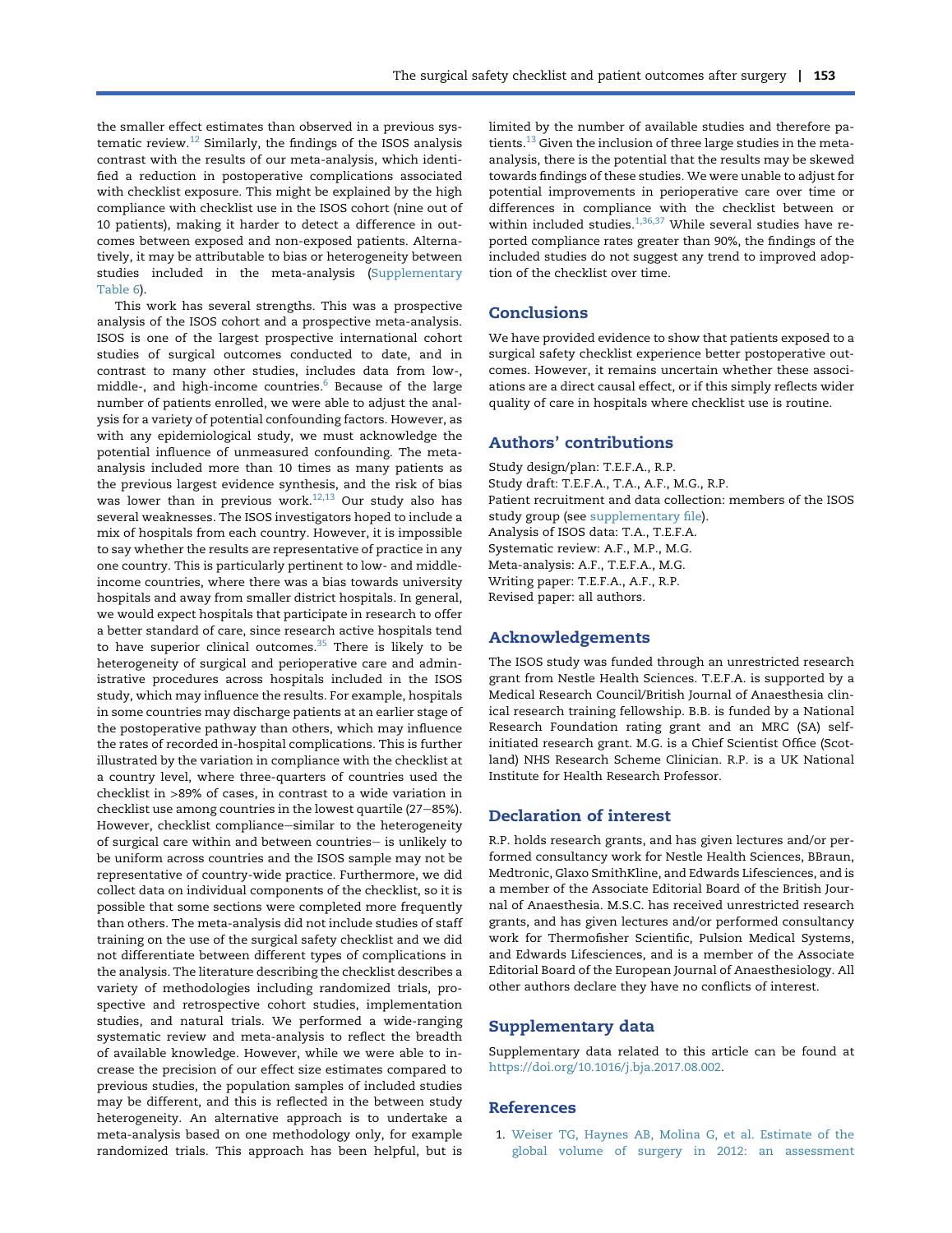<span id="page-8-0"></span>[supporting improved health outcomes.](http://refhub.elsevier.com/S0007-0912(17)53945-8/sref1) Lancet 2015; 385[\(Suppl 2\): S11](http://refhub.elsevier.com/S0007-0912(17)53945-8/sref1)

- 2. [Kable AK, Gibberd RW, Spigelman AD. Adverse events in](http://refhub.elsevier.com/S0007-0912(17)53945-8/sref2) [surgical patients in Australia.](http://refhub.elsevier.com/S0007-0912(17)53945-8/sref2) Int J Qual Health Care 2002; 14[: 269](http://refhub.elsevier.com/S0007-0912(17)53945-8/sref2)-[76](http://refhub.elsevier.com/S0007-0912(17)53945-8/sref2)
- 3. [Mullen R, Scollay JM, Hecht G, McPhillips G,](http://refhub.elsevier.com/S0007-0912(17)53945-8/sref3) [Thompson AM. Death within 48 h](http://refhub.elsevier.com/S0007-0912(17)53945-8/sref3)-[adverse events after](http://refhub.elsevier.com/S0007-0912(17)53945-8/sref3) [general surgical procedures.](http://refhub.elsevier.com/S0007-0912(17)53945-8/sref3) Surgeon 2012;  $10: 1-5$  $10: 1-5$
- 4. [Pearse RM, Moreno RP, Bauer P, et al. Mortality after sur](http://refhub.elsevier.com/S0007-0912(17)53945-8/sref4)[gery in Europe: a 7 day cohort study.](http://refhub.elsevier.com/S0007-0912(17)53945-8/sref4) Lancet 2012; 380:  $1059 - 65$  $1059 - 65$  $1059 - 65$
- 5. [Weiser TG, Regenbogen SE, Thompson KD, et al. An esti](http://refhub.elsevier.com/S0007-0912(17)53945-8/sref5)[mation of the global volume of surgery: a modelling](http://refhub.elsevier.com/S0007-0912(17)53945-8/sref5) [strategy based on available data.](http://refhub.elsevier.com/S0007-0912(17)53945-8/sref5) Lancet 2008; 372: 139-[44](http://refhub.elsevier.com/S0007-0912(17)53945-8/sref5)
- 6. [International Surgical Outcomes Study group. Global pa](http://refhub.elsevier.com/S0007-0912(17)53945-8/sref6)[tient outcomes after elective surgery: prospective cohort](http://refhub.elsevier.com/S0007-0912(17)53945-8/sref6) [study in 27 low-, middle- and high-income countries.](http://refhub.elsevier.com/S0007-0912(17)53945-8/sref6) Br J [Anaesth](http://refhub.elsevier.com/S0007-0912(17)53945-8/sref6) 2016; 117: 601-[9](http://refhub.elsevier.com/S0007-0912(17)53945-8/sref6)
- 7. [Panesar SS, Cleary K, Sheikh A, Donaldson L. The WHO](http://refhub.elsevier.com/S0007-0912(17)53945-8/sref7) [checklist: a global tool to prevent errors in surgery.](http://refhub.elsevier.com/S0007-0912(17)53945-8/sref7) Patient [Saf Surg](http://refhub.elsevier.com/S0007-0912(17)53945-8/sref7) 2009; 3: 9
- 8. [Gawande AA, Thomas EJ, Zinner MJ, Brennan TA. The](http://refhub.elsevier.com/S0007-0912(17)53945-8/sref8) [incidence and nature of surgical adverse events in Colo](http://refhub.elsevier.com/S0007-0912(17)53945-8/sref8)[rado and Utah in 1992.](http://refhub.elsevier.com/S0007-0912(17)53945-8/sref8) Surgery 1999; 126: 66-[75](http://refhub.elsevier.com/S0007-0912(17)53945-8/sref8)
- 9. NHS errors costing billions a year  $-$  Jeremy Hunt. 2014. Available from: <http://www.bbc.co.uk/news/uk-29639383>. [Accessed 9 May 2017]
- 10. WHO surgical safety checklist. 2008. Available from: [http://](http://www.who.int/patientsafety/safesurgery/checklist/en/) [www.who.int/patientsafety/safesurgery/checklist/en/.](http://www.who.int/patientsafety/safesurgery/checklist/en/) [Accessed 9 May 2017]
- 11. [Putnam LR, Levy SM, Sajid M, et al. Multifaceted in](http://refhub.elsevier.com/S0007-0912(17)53945-8/sref11)[terventions improve adherence to the surgical checklist.](http://refhub.elsevier.com/S0007-0912(17)53945-8/sref11) [Surgery](http://refhub.elsevier.com/S0007-0912(17)53945-8/sref11) 2014; 156: 336-[44](http://refhub.elsevier.com/S0007-0912(17)53945-8/sref11)
- 12. [Bergs J, Hellings J, Cleemput I, et al. Systematic review and](http://refhub.elsevier.com/S0007-0912(17)53945-8/sref12) [meta-analysis of the effect of the World Health Organi](http://refhub.elsevier.com/S0007-0912(17)53945-8/sref12)[zation surgical safety checklist on postoperative compli-](http://refhub.elsevier.com/S0007-0912(17)53945-8/sref12)cations. [Br J Surg](http://refhub.elsevier.com/S0007-0912(17)53945-8/sref12) 2014; 101: 150-[8](http://refhub.elsevier.com/S0007-0912(17)53945-8/sref12)
- 13. [Biccard BM, Rodseth R, Cronje L, et al. A meta-analysis of](http://refhub.elsevier.com/S0007-0912(17)53945-8/sref13) [the efficacy of preoperative surgical safety checklists to](http://refhub.elsevier.com/S0007-0912(17)53945-8/sref13) [improve perioperative outcomes.](http://refhub.elsevier.com/S0007-0912(17)53945-8/sref13) S Afr Med J 2016; 106
- 14. [Jammer I, Ahmad T, Aldecoa C, et al. Point prevalence of](http://refhub.elsevier.com/S0007-0912(17)53945-8/sref14) [surgical checklist use in Europe: relationship with hospi](http://refhub.elsevier.com/S0007-0912(17)53945-8/sref14)[tal mortality.](http://refhub.elsevier.com/S0007-0912(17)53945-8/sref14) Br J Anaesth 2015;  $114: 801 - 7$  $114: 801 - 7$
- 15. [Vats A, Vincent CA, Nagpal K, Davies RW, Darzi A,](http://refhub.elsevier.com/S0007-0912(17)53945-8/sref15) [Moorthy K. Practical challenges of introducing WHO surgi](http://refhub.elsevier.com/S0007-0912(17)53945-8/sref15)[cal checklist: UK pilot experience.](http://refhub.elsevier.com/S0007-0912(17)53945-8/sref15) Br Med J 2010; 340, b5433
- 16. [Jammer I, Wickboldt N, Sander M, et al. Standards for](http://refhub.elsevier.com/S0007-0912(17)53945-8/sref16) [definitions and use of outcome measures for clinical](http://refhub.elsevier.com/S0007-0912(17)53945-8/sref16) [effectiveness research in perioperative medicine: Euro](http://refhub.elsevier.com/S0007-0912(17)53945-8/sref16)[pean Perioperative Clinical Outcome \(EPCO\) definitions: a](http://refhub.elsevier.com/S0007-0912(17)53945-8/sref16) [statement from the ESA-ESICM joint taskforce on peri](http://refhub.elsevier.com/S0007-0912(17)53945-8/sref16)[operative outcome measures.](http://refhub.elsevier.com/S0007-0912(17)53945-8/sref16) Eur J Anaesthesiol 2015; 32: [88](http://refhub.elsevier.com/S0007-0912(17)53945-8/sref16)-[105](http://refhub.elsevier.com/S0007-0912(17)53945-8/sref16)
- 17. [Abbott TE, Ackland GL, Archbold RA, et al. Preoperative](http://refhub.elsevier.com/S0007-0912(17)53945-8/sref17) [heart rate and myocardial injury after non-cardiac sur](http://refhub.elsevier.com/S0007-0912(17)53945-8/sref17)[gery: results of a predefined secondary analysis of the](http://refhub.elsevier.com/S0007-0912(17)53945-8/sref17) [VISION study.](http://refhub.elsevier.com/S0007-0912(17)53945-8/sref17) Br J Anaesth 2016; 117: 172-[81](http://refhub.elsevier.com/S0007-0912(17)53945-8/sref17)
- 18. [Abbott TEF, Minto G, Lee A, Pearse RM, Ackland GL.](http://refhub.elsevier.com/S0007-0912(17)53945-8/sref18) [Elevated preoperative heart rate is associated with car](http://refhub.elsevier.com/S0007-0912(17)53945-8/sref18)[diopulmonary and autonomic impairment in high-risk](http://refhub.elsevier.com/S0007-0912(17)53945-8/sref18) [surgical patients.](http://refhub.elsevier.com/S0007-0912(17)53945-8/sref18) Br J Anaesth 2017; 119: 87-[94](http://refhub.elsevier.com/S0007-0912(17)53945-8/sref18)
- 19. [Ackland GL, Abbott TEF, Pearse RM, Karmali S, Whittle J.](http://refhub.elsevier.com/S0007-0912(17)53945-8/sref19) [Pulse pressure and postoperative morbidity in high-risk](http://refhub.elsevier.com/S0007-0912(17)53945-8/sref19) [surgical patients.](http://refhub.elsevier.com/S0007-0912(17)53945-8/sref19) Br J Anaesth 2018; 120: 94-[100](http://refhub.elsevier.com/S0007-0912(17)53945-8/sref19)
- 20. World Bank Country and Lending Groups. Available from: [https://datahelpdesk.worldbank.org/knowledgebase/](https://datahelpdesk.worldbank.org/knowledgebase/articles/906519-world-bank-country-and-lending-groups) [articles/906519-world-bank-country-and-lending-groups.](https://datahelpdesk.worldbank.org/knowledgebase/articles/906519-world-bank-country-and-lending-groups) [Accessed 9 February 2017].
- 21. [Kwok AC, Funk LM, Baltaga R, et al. Implementation of the](http://refhub.elsevier.com/S0007-0912(17)53945-8/sref21) [World Health Organization surgical safety checklist,](http://refhub.elsevier.com/S0007-0912(17)53945-8/sref21) [including introduction of pulse oximetry, in a resource](http://refhub.elsevier.com/S0007-0912(17)53945-8/sref21)[limited setting.](http://refhub.elsevier.com/S0007-0912(17)53945-8/sref21) Ann Surg 2013; 257: 633-[9](http://refhub.elsevier.com/S0007-0912(17)53945-8/sref21)
- 22. [Higgins JP, Altman DG, Gotzsche PC, et al. The Cochrane](http://refhub.elsevier.com/S0007-0912(17)53945-8/sref22) [Collaboration's tool for assessing risk of bias in rando](http://refhub.elsevier.com/S0007-0912(17)53945-8/sref22)[mised trials.](http://refhub.elsevier.com/S0007-0912(17)53945-8/sref22) Br Med J 2011; 343, d5928
- 23. [Stang A. Critical evaluation of the Newcastle-Ottawa scale](http://refhub.elsevier.com/S0007-0912(17)53945-8/sref23) [for the assessment of the quality of nonrandomized](http://refhub.elsevier.com/S0007-0912(17)53945-8/sref23) [studies in meta-analyses.](http://refhub.elsevier.com/S0007-0912(17)53945-8/sref23) Eur J Epidemiol 2010; 2[5](http://refhub.elsevier.com/S0007-0912(17)53945-8/sref23): 603-5
- 24. NIH. Quality assessment tool for before-after (pre-post) studies with no control group. 2017. Available from: [https://http://](https://http://www.nhlbi.nih.gov/health-pro/guidelines/in-develop/cardiovascular-risk-reduction/tools/before-after) [www.nhlbi.nih.gov/health-pro/guidelines/in-develop/car](https://http://www.nhlbi.nih.gov/health-pro/guidelines/in-develop/cardiovascular-risk-reduction/tools/before-after) [diovascular-risk-reduction/tools/before-after](https://http://www.nhlbi.nih.gov/health-pro/guidelines/in-develop/cardiovascular-risk-reduction/tools/before-after). [Accessed 2 May 2017]
- 25. [Biskup N, Workman AD, Kutzner E, Adetayo OA, Gupta SC.](http://refhub.elsevier.com/S0007-0912(17)53945-8/sref25) [Perioperative safety in plastic surgery: is the World Health](http://refhub.elsevier.com/S0007-0912(17)53945-8/sref25) [Organization checklist useful in a broad practice?](http://refhub.elsevier.com/S0007-0912(17)53945-8/sref25) Ann [Plast Surg](http://refhub.elsevier.com/S0007-0912(17)53945-8/sref25) 2016; 76: [5](http://refhub.elsevier.com/S0007-0912(17)53945-8/sref25)50-5
- 26. [Boaz M, Bermant A, Ezri T, et al. Effect of surgical safety](http://refhub.elsevier.com/S0007-0912(17)53945-8/sref26) [checklist implementation on the occurrence of post](http://refhub.elsevier.com/S0007-0912(17)53945-8/sref26)[operative complications in orthopedic patients.](http://refhub.elsevier.com/S0007-0912(17)53945-8/sref26) Isr Med [Assoc J](http://refhub.elsevier.com/S0007-0912(17)53945-8/sref26) 2014; 16: 20-[5](http://refhub.elsevier.com/S0007-0912(17)53945-8/sref26)
- 27. [Bock M, Fanolla A, Segur-Cabanac I, et al. A comparative](http://refhub.elsevier.com/S0007-0912(17)53945-8/sref27) [effectiveness analysis of the implementation of surgical](http://refhub.elsevier.com/S0007-0912(17)53945-8/sref27) [safety checklists in a tertiary care hospital.](http://refhub.elsevier.com/S0007-0912(17)53945-8/sref27) JAMA Surg [2016;](http://refhub.elsevier.com/S0007-0912(17)53945-8/sref27) 151: 639-[46](http://refhub.elsevier.com/S0007-0912(17)53945-8/sref27)
- 28. [Chaudhary N, Varma V, Kapoor S, Mehta N,](http://refhub.elsevier.com/S0007-0912(17)53945-8/sref28) [Kumaran V, Nundy S. Implementation of a surgical](http://refhub.elsevier.com/S0007-0912(17)53945-8/sref28) [safety checklist and postoperative outcomes: a pro](http://refhub.elsevier.com/S0007-0912(17)53945-8/sref28)[spective randomized controlled study.](http://refhub.elsevier.com/S0007-0912(17)53945-8/sref28) J Gastrointest Surg [2015;](http://refhub.elsevier.com/S0007-0912(17)53945-8/sref28) 19: 935-[42](http://refhub.elsevier.com/S0007-0912(17)53945-8/sref28)
- 29. [Haugen AS, Softeland E, Almeland SK, et al. Effect of the](http://refhub.elsevier.com/S0007-0912(17)53945-8/sref29) [World Health Organization checklist on patient outcomes:](http://refhub.elsevier.com/S0007-0912(17)53945-8/sref29) [a stepped wedge cluster randomized controlled trial.](http://refhub.elsevier.com/S0007-0912(17)53945-8/sref29) Ann Surg [2015;](http://refhub.elsevier.com/S0007-0912(17)53945-8/sref29) 261: [8](http://refhub.elsevier.com/S0007-0912(17)53945-8/sref29)21-8
- 30. [Lacassie HJ, Ferdinand C, Guzman S, Camus L,](http://refhub.elsevier.com/S0007-0912(17)53945-8/sref30) [Echevarria GC. World Health Organization \(WHO\) surgical](http://refhub.elsevier.com/S0007-0912(17)53945-8/sref30) [safety checklist implementation and its impact on peri](http://refhub.elsevier.com/S0007-0912(17)53945-8/sref30)[operative morbidity and mortality in an academic medical](http://refhub.elsevier.com/S0007-0912(17)53945-8/sref30) [center in Chile.](http://refhub.elsevier.com/S0007-0912(17)53945-8/sref30) Medicine 2016; 95: e3844
- 31. [Abbott TE, Torrance HD, Cron N, Vaid N, Emmanuel J.](http://refhub.elsevier.com/S0007-0912(17)53945-8/sref31) [A single-centre cohort study of National Early Warning](http://refhub.elsevier.com/S0007-0912(17)53945-8/sref31) [Score \(NEWS\) and near patient testing in acute medical](http://refhub.elsevier.com/S0007-0912(17)53945-8/sref31) admissions. [Eur J Int Med](http://refhub.elsevier.com/S0007-0912(17)53945-8/sref31) 2016; 35: 78-[82](http://refhub.elsevier.com/S0007-0912(17)53945-8/sref31)
- 32. [Abbott TE, Vaid N, Ip D, et al. A single-centre observa](http://refhub.elsevier.com/S0007-0912(17)53945-8/sref32)[tional cohort study of admission National Early Warning](http://refhub.elsevier.com/S0007-0912(17)53945-8/sref32) [Score \(NEWS\).](http://refhub.elsevier.com/S0007-0912(17)53945-8/sref32) Resuscitation 2015; 92: 89-[93](http://refhub.elsevier.com/S0007-0912(17)53945-8/sref32)
- 33. [McGinley A, Pearse RM. A national early warning score for](http://refhub.elsevier.com/S0007-0912(17)53945-8/sref33) [acutely ill patients.](http://refhub.elsevier.com/S0007-0912(17)53945-8/sref33) Br Med J 2012; 345, e5310
- 34. [Urbach DR, Govindarajan A, Saskin R, Wilton AS,](http://refhub.elsevier.com/S0007-0912(17)53945-8/sref34) [Baxter NN. Introduction of surgical safety checklists in](http://refhub.elsevier.com/S0007-0912(17)53945-8/sref34) [Ontario, Canada.](http://refhub.elsevier.com/S0007-0912(17)53945-8/sref34) N Engl J Med 2014; 370: 1029-[38](http://refhub.elsevier.com/S0007-0912(17)53945-8/sref34)
- 35. [Ozdemir BA, Karthikesalingam A, Sinha S, et al. Research](http://refhub.elsevier.com/S0007-0912(17)53945-8/sref35) [activity and the association with mortality.](http://refhub.elsevier.com/S0007-0912(17)53945-8/sref35) PLoS One 2015; 10[, e0118253](http://refhub.elsevier.com/S0007-0912(17)53945-8/sref35)
- 36. [Abbott TEF, Fowler AJ, Dobbs T, et al. Frequency of sur](http://refhub.elsevier.com/S0007-0912(17)53945-8/sref36)[gical treatment and related hospital procedures in the](http://refhub.elsevier.com/S0007-0912(17)53945-8/sref36) [United Kingdom: A national ecological study using hos](http://refhub.elsevier.com/S0007-0912(17)53945-8/sref36)[pital episode statistics.](http://refhub.elsevier.com/S0007-0912(17)53945-8/sref36) Br J Anaesth 2017; 119: 249-[57](http://refhub.elsevier.com/S0007-0912(17)53945-8/sref36)